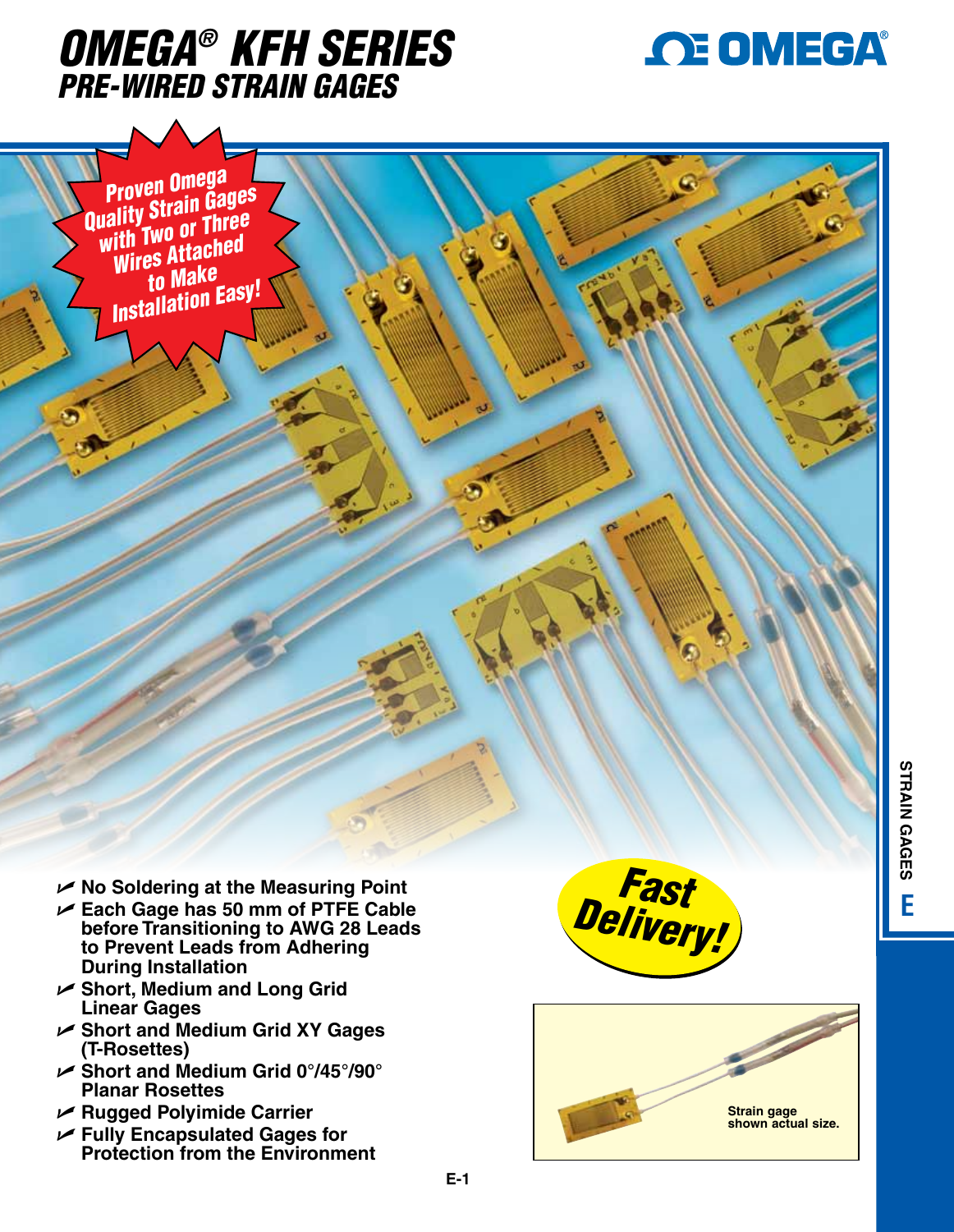# *Pre-Wired Strain Gages Precision Linear Pattern*

*2- or 3-Wire Models 120 or 350* Ω *0.6 to 20 mm Grid Lengths*

- U **Pre-Wired for Fast Installation**
- U **No Soldering at Measurement End**
- U **Broad Temperature Range**
- U **2- or 3-Wire Models**
- U **Clear Alignment Marks**

**KFH Series** UP Bonds with Hot or Cold **Cure Adhesives** U **PTFE Wire at Attachment End Prevents Sticking During Installation**

> Linear pattern precision gages with minature and medium length grids are for general purpose and stress analysis applications. Available with either two 1-meter leads or three 3-meter leads and 120 or 350 Ω resistance. All models are compensated for steel.

**Strain gage shown larger than actual size.**

### To Order *Visit omega.com/kfh for Pricing and Details*

|                                               |                               | NOM.                       | <b>DIMENSIONS mm (inch)</b> |         |                |        |                         |                            |                                  |
|-----------------------------------------------|-------------------------------|----------------------------|-----------------------------|---------|----------------|--------|-------------------------|----------------------------|----------------------------------|
|                                               |                               | <b>RESIS-</b>              | <b>GRID</b>                 |         | <b>CARRIER</b> |        |                         |                            | <b>TERMINATION</b>               |
| <b>GAGE PATTERN</b><br><b>Leads not shown</b> | <b>MODEL NO.</b><br>Pkg of 10 | <b>TANCE</b><br>$(\Omega)$ | A                           | B       | $\mathbf{C}$   | D      | <b>MAX V*</b><br>(Vrms) | <b>TEMP</b><br><b>COMP</b> | <b>AND</b><br><b>LEAD LENGTH</b> |
| Shown<br>$\mathbf{r}$                         | 0.3 mm GRID                   |                            |                             |         |                |        |                         |                            |                                  |
| larger than<br>actual size,                   | KFH-03-120-C1-11L1M2R         | 120                        | 0.3                         | 1.96    | 4.5            | 3.9    | 1.5                     | <b>ST</b>                  | Two 1 m leads                    |
| <b>1570 PM</b><br>$0.3 \text{ mm}$            | KFH-03-120-C1-11L3M2R         | 120                        | (0.012)                     | (0.077) | (0.18)         | (0.15) | 1.5                     | <b>ST</b>                  | Three 3 m leads                  |
| <b>Shown</b><br>アン・セン                         | 0.6 mm GRID                   |                            |                             |         |                |        |                         |                            |                                  |
| larger than<br>actual size,                   | KFH-06-120-C1-11L1M2R         | 120                        | 0.6                         | 1.1     | 4.8            | 3.9    | 1.5                     | ST                         | Two 1 m leads                    |
| <b>Live 192</b><br>$0.6$ mm                   | KFH-06-120-C1-11L3M3R         | 120                        | (0.024)                     | (0.043) | (0.19)         | (0.15) | 1.5                     | <b>ST</b>                  | Three 3 m leads                  |
| <b>Shown</b>                                  | 1.5 mm GRID                   |                            |                             |         |                |        |                         |                            |                                  |
| larger than<br>actual size,                   | KFH-1.5-120-C1-11L1M2R        | 120                        | 1.5                         | 1.5     | 5.8            | 3.9    | 2.5                     | <b>ST</b>                  | Two 1 m leads                    |
| $1.5 \text{ mm}$                              | KFH-1.5-120-C1-11L3M3R        | 120                        | (0.059)                     | (0.059) | (0.23)         | (0.15) | 2.5                     | <b>ST</b>                  | Three 3 m leads                  |
| Shown actual size, 3 mm                       | 3 mm GRID                     |                            |                             |         |                |        |                         |                            |                                  |
|                                               | KFH-3-120-C1-11L1M2R          | 120                        |                             |         |                |        | 4                       | <b>ST</b>                  | Two 1 m leads                    |
| تتقاد                                         | KFH-3-120-C1-11L3M3R          | 120                        | 3.0                         | 2.0     | 7.4            | 3.9    | 4                       | <b>ST</b>                  | Three 3 m leads                  |
|                                               | KFH-3-350-C1-11L1M2R          | 350                        | (0.118)                     | (0.079) | (0.29)         | (0.15) | 9                       | <b>ST</b>                  | Two 1 m leads                    |
|                                               | KFH-3-350-C1-11L3M3R          | 350                        |                             |         |                |        | 9                       | <b>ST</b>                  | Three 3 m leads                  |
| Shown actual size, 6 mm                       | 6 mm GRID                     |                            |                             |         |                |        |                         |                            |                                  |
|                                               | KFH-6-120-C1-11L1M2R          | 120                        |                             |         |                |        | 8                       | <b>ST</b>                  | Two 1 m leads                    |
| <b>SERVICE</b>                                | KFH-6-120-C1-11L3M3S          | 120                        | 6.0                         | 2.0     | 10.5           | 3.9    | 8                       | <b>ST</b>                  | Three 3 m leads                  |
|                                               | KFH-6-350-C1-11L1M2R          | 350                        | (0.24)                      | (0.079) | (0.41)         | (0.15) | 15                      | <b>ST</b>                  | Two 1 m leads                    |
|                                               | KFH-6-350-C1-11L3M3R          | 350                        |                             |         |                |        | 15                      | <b>ST</b>                  | Three 3 m leads                  |
| Shown actual size, 10 mm                      | 10 mm GRID                    |                            |                             |         |                |        |                         |                            |                                  |
|                                               | KFH-10-120-C1-11L1M2R         | 120                        | 10                          | 3.0     | 14.8           | 4.8    | 14                      | <b>ST</b>                  | Two 1 m leads                    |
|                                               | KFH-10-120-C1-11L3M3R         | 120                        | (0.39)                      | (0.12)  | (0.58)         | (0.19) | 14                      | <b>ST</b>                  | Three 3 m leads                  |
| Shown actual size, 20 mm                      | 20 mm GRID                    |                            |                             |         |                |        |                         |                            |                                  |
|                                               | KFH-20-120-C1-11L1M2R         | 120                        | 20                          | 3.0     | 25.2           | 4.8    | 7                       | ST                         | Two 1 m leads                    |
|                                               | KFH-20-120-C1-11L3M3R         | 120                        | (0.79)                      | (0.12)  | (0.99)         | (0.19) | $\overline{7}$          | <b>ST</b>                  | Three 3 m leads                  |

#### **ACCESSORIES**

| <b>MODEL NO.</b> | <b>DESCRIPTION</b>                                        |
|------------------|-----------------------------------------------------------|
| <b>TT300</b>     | Complete heat cure adhesive kit                           |
| <b>SG496</b>     | 1 oz methyl-based cyanoacrylate (approximately 750 gages) |
| <b>SG401</b>     | 0.1 oz ethyl-based cyanoacrylate (approximately 50 gages) |

*\* Maximum permitted bridge energizing voltage (Vrms)*

*Ordering Examples: KFH-1.5-120-C1-11L1M2S, a linear 1.5 mm grid, 120* Ω*, with two 1 m (3.3') leads. KFH-3-350-C1-11L3M3S, a linear 3 mm grid, 350* Ω*, with three 3 m (9.8) leads.*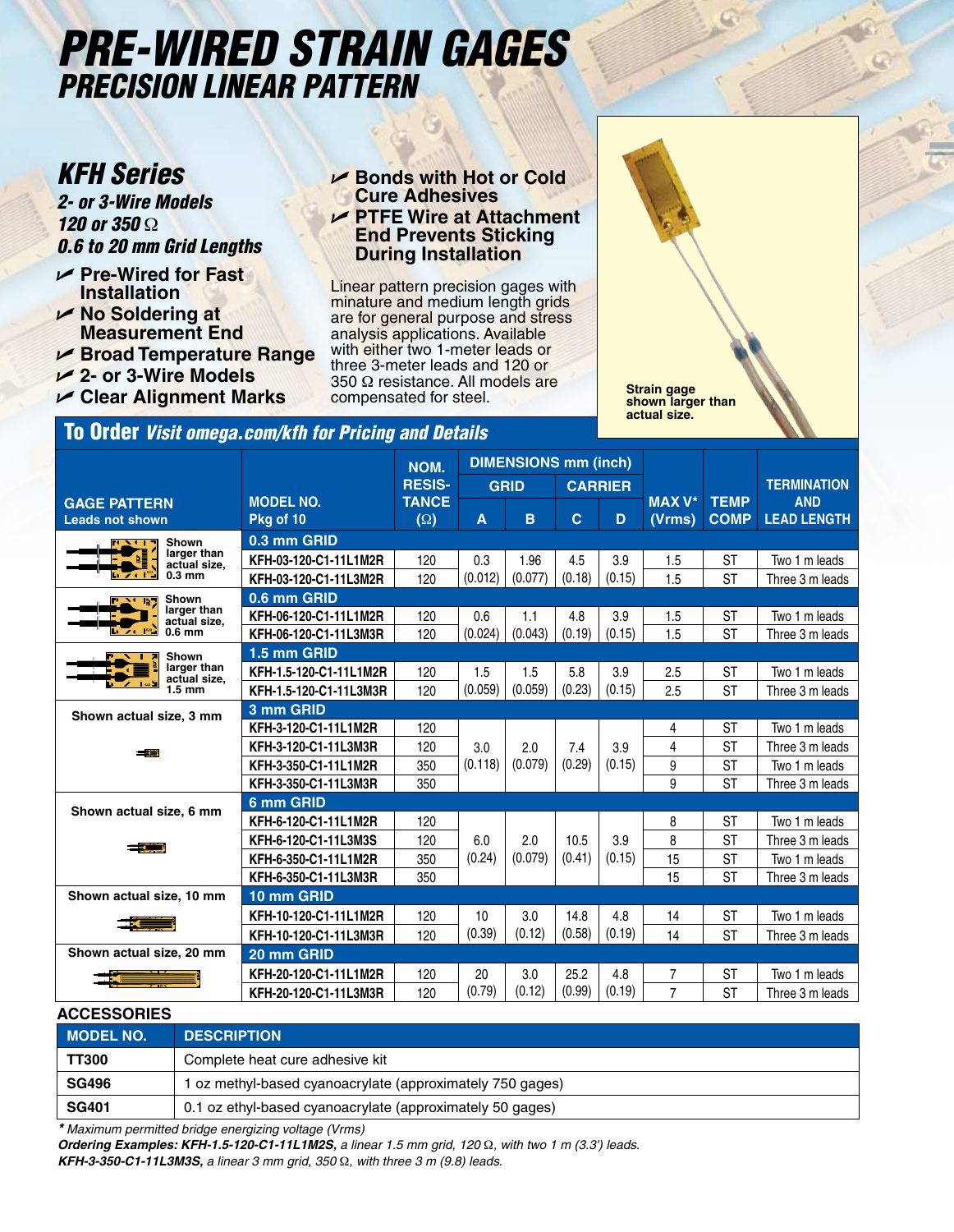# *Pre-Wired Strain Gages Precision PlanAr X-Y Pattern*

*2- or 3-Wire Models 120 or 350* Ω *0.6 to 6 mm Grid Lengths*

- U **Pre-Wired for Fast Installation**
- U **No Soldering at Measurement End**
- U **Broad Temperature Range** U **2- or 3-Wire Models**
- U **Clear Alignment Marks**
- 

#### **KFH Series** UP Bonds with Hot or Cold **Cure Adhesives** U **PTFE Wire at Attachment End Prevents Sticking During Installation**

The planar XY pattern allows precision strain measurement by eliminating the errors often associated with a stacked XY pattern. These gages are available with either two 1-meter leads or three 3-meter leads per grid and are compensated for steel.

**Strain gage shown larger than actual size.**

### To Order *Visit omega.com/kfh for Pricing and Details*

**GAGE PATTERN Leads not shown MODEL NO. Pkg of 10 NOM. RESIS-TANCE (**Ω**) DIMENSIONS mm (inch) MAX V\* TEMP (VRMS) COMP TERMINATION AND LEAD LENGTH PER GRID GRID CARRIER A B C D 0.6 mm GRID KFH-06-120-D16-11L1M2S** 120 0.6 (0.024) 1.0 (0.039) 5.1 (0.20) 6.9 (0.27)  $1.5$  | ST | Two 1 m leads **KFH-06-120-D16-11L3M3S** | 120  $(0.024)$   $(0.039)$   $(0.20)$   $(0.27)$  | 1.5 ST Three 3 m leads **1.5 mm GRID KFH-1.5-120-D16-11L1M2S** 120 1.5 (0.059) 1.6 (0.063) 5.8 (0.23) 6.9 (0.27) 3 | ST | Two 1 m leads **KFH-1.5-120-D16-11L3M3S** 120  $(0.059)$   $(0.063)$   $(0.23)$   $(0.27)$  3 ST Three 3 m leads **3 mm GRID KFH-3-120-D16-11L1M2S** 120 3.0 (0.12) 3.2 (0.13) 7.5 (0.30) 9.4 (0.37) 5.5 ST Two 1 m leads 3.120 Three 3 m leads **KFH-3-120-D16-11L3M3S** 120 3.0 3.0 3.2 7.5 9.4 5.5 ST Three 3 m leads **KFH-3-350-D16-11L1M2S** 350 (0.12) (0.13) (0.30) (0.37) 10 ST Two 1 m leads **KFH-3-350-D16-11L3M3S** 350 **10 10 10 10 ST Three 3 m leads 6 mm GRID KFH-6-120-D16-11L1M2S** 120 6.0 (0.24) 6.3 (0.25) 11 (0.43) 16 (0.63) 11 | ST | Two 1 m leads **KFH-6-120-D16-11L3M3S** 120 60 63 11 16 11 ST Three 3 m leads **KFH-6-350-D16-11L1M2S** 350 (0.24) (0.25) (0.43) (0.63) 20 ST Two 1 m leads **KFH-6-350-D16-11L3M3S** 350 | | | | | 20 | ST Three 3 m leads **Shown larger than actual size, 0.6 mm Shown larger than actual size, 1.5 mm Shown actual size, 3 mm Shown actual size, 6 mm**

#### **ACCESSORIES**

| <b>MODEL NO.</b> | <b>DESCRIPTION</b>                                        |
|------------------|-----------------------------------------------------------|
| <b>TT300</b>     | Complete heat cure adhesive kit                           |
| <b>SG496</b>     | oz methyl-based cyanoacrylate (approximately 750 gages)   |
| <b>SG401</b>     | 0.1 oz ethyl-based cyanoacrylate (approximately 50 gages) |

*\* Maximum permitted bridge energizing voltage (Vrms)*

*Ordering Examples: KFH-1.5-120-D16-11L1M2S, a linear 1.5 mm grid, 120* Ω*, with two 1 m (3.3') leads per grid. KFH-3-350-D16-11L3M3S, a linear 3 mm grid, 350* Ω*, with three 3 m (9.8') leads per grid.*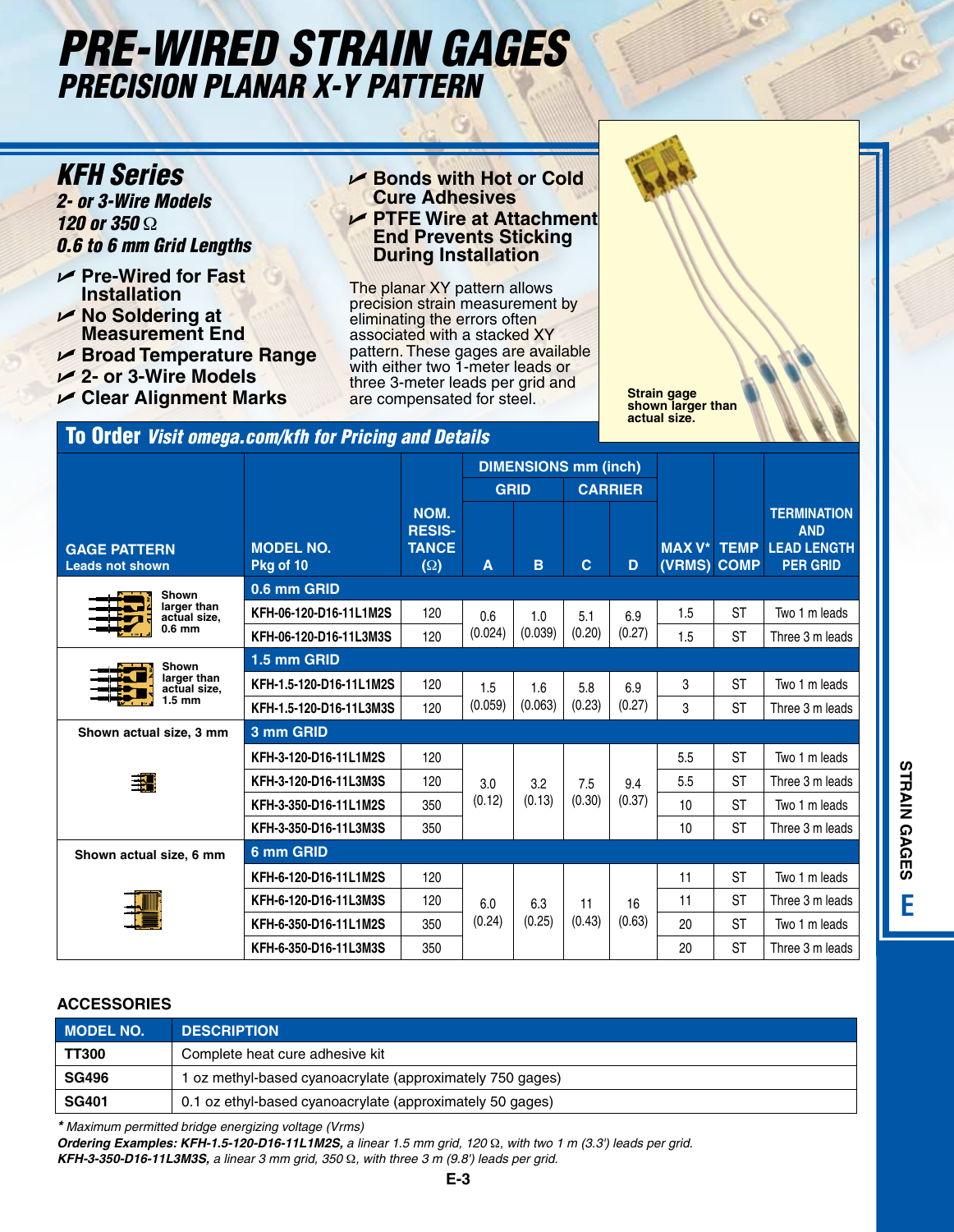# *Pre-Wired Strain Gages Planar 0°/45°/90° Rosette Pattern*

## *KFH Series*

*2- or 3-Wire Models 120 or 350* Ω *0.6 to 6 mm Grid Lengths*

- U **Pre-Wired for Fast Installation**
- U **No Soldering at Measurement End**
- U **Broad Temperature Range**
- U **2- or 3-Wire Models**
- U **Clear Alignment Marks**

#### **► Bonds with Hot or Cold Cure Adhesives** U **PTFE Wire at Attachment End Prevents Sticking During Installation**

The planar rosette pattern allows precision strain measurement by eliminating the errors often associated with a stacked pattern. These gages are available with either two 1-meter leads or three 3-meter leads per grid and are compensated for steel.

**Strain gage shown larger than actual size.**

### To Order *Visit omega.com/kfh for Pricing and Details*

|                                                   |                               |                                                     | <b>DIMENSIONS mm (inch)</b> |                |                |                |                                   |           |                                                                           |
|---------------------------------------------------|-------------------------------|-----------------------------------------------------|-----------------------------|----------------|----------------|----------------|-----------------------------------|-----------|---------------------------------------------------------------------------|
|                                                   |                               |                                                     | <b>GRID</b>                 |                | <b>CARRIER</b> |                |                                   |           |                                                                           |
| <b>GAGE PATTERN</b><br><b>Leads not shown</b>     | <b>MODEL NO.</b><br>Pkg of 10 | NOM.<br><b>RESIS-</b><br><b>TANCE</b><br>$(\Omega)$ | A                           | B              | $\mathbf c$    | D              | <b>MAX V* TEMP</b><br>(VRMS) COMP |           | <b>TERMINATION</b><br><b>AND</b><br><b>LEAD LENGTH</b><br><b>PER GRID</b> |
| Shown                                             | 0.6 mm GRID                   |                                                     |                             |                |                |                |                                   |           |                                                                           |
| larger than<br>actual size.                       | KFH-06-120-D17-11L1M2S        | 120                                                 | 0.6                         | 1.1<br>(0.043) | 4.8<br>(0.19)  | 9.9<br>(0.39)  | 1.6                               | <b>ST</b> | Two 1 m leads                                                             |
| $0.6$ mm                                          | KFH-06-120-D17-11L3M3S        | 120                                                 | (0.024)                     |                |                |                | 1.6                               | <b>ST</b> | Three 3 m leads                                                           |
| Shown                                             | 1.5 mm GRID                   |                                                     |                             |                |                |                |                                   |           |                                                                           |
| larger than<br>actual size,                       | KFH-1.5-120-D17-11L1M2S       | 120                                                 | 1.5                         | 1.5            | 5.8            | 10.2           | 2.5                               | <b>ST</b> | Two 1 m leads                                                             |
|                                                   | KFH-1.5-120-D17-11L3M3S       | 120                                                 | (0.059)                     | (0.059)        | (0.23)         | (0.40)         | 2.5                               | <b>ST</b> | Three 3 m leads                                                           |
| Shown actual size, 3 mm                           | 3 mm GRID                     |                                                     |                             |                |                |                |                                   |           |                                                                           |
|                                                   | KFH-3-120-D17-11L1M2S         | 120                                                 |                             |                |                |                | 3                                 | <b>ST</b> | Two 1 m leads                                                             |
|                                                   | KFH-3-120-D17-11L3M3S         | 120                                                 | 3.0<br>(0.12)               | 2.0<br>(0.079) | 7.4<br>(0.29)  | 13.9<br>(0.55) | 3                                 | <b>ST</b> | Three 3 m leads                                                           |
|                                                   | KFH-3-350-D17-11L1M2S         | 350                                                 |                             |                |                |                | 5.5                               | <b>ST</b> | Two 1 m leads                                                             |
|                                                   | KFH-3-350-D17-11L3M3S         | 350                                                 |                             |                |                |                | 5.5                               | <b>ST</b> | Three 3 m leads                                                           |
| $1.5 \text{ mm}$<br>UU<br>Shown actual size, 6 mm | 6 mm GRID                     |                                                     |                             |                |                |                |                                   |           |                                                                           |
|                                                   | KFH-6-120-D17-11L1M2S         | 120                                                 |                             |                |                |                | 7.5                               | <b>ST</b> | Two 1 m leads                                                             |
|                                                   | KFH-6-120-D17-11L3M3S         | 120                                                 | 6.0<br>(0.24)               | 2.0<br>(0.079) | 10.5<br>(0.41) | 18.7<br>(0.74) | 7.5                               | <b>ST</b> | Three 3 m leads                                                           |
|                                                   | KFH-6-350-D17-11L1M2S         | 350                                                 |                             |                |                |                | 13                                | <b>ST</b> | Two 1 m leads                                                             |
|                                                   | KFH-6-350-D17-11L3M3S         | 350                                                 |                             |                |                |                | 13                                | <b>ST</b> | Three 3 m leads                                                           |

#### **ACCESSORIES**

| <b>MODEL NO.</b> | <b>DESCRIPTION</b>                                        |
|------------------|-----------------------------------------------------------|
| <b>TT300</b>     | Complete heat cure adhesive kit                           |
| <b>SG496</b>     | 1 oz methyl-based cyanoacrylate (approximately 750 gages) |
| <b>SG401</b>     | 0.1 oz ethyl-based cyanoacrylate (approximately 50 gages) |

*\* Maximum permitted bridge energizing voltage (Vrms)*

*Ordering Examples: KFH-1.5-120-D17-11L1M2S, a linear 1.5 mm grid, 120* Ω*, with two 1 m (3.3') leads per grid. KFH-3-350-D17-11L3M3S, a linear 3 mm grid, 350* Ω*, with three 3 m (9,8') leads per grid.*